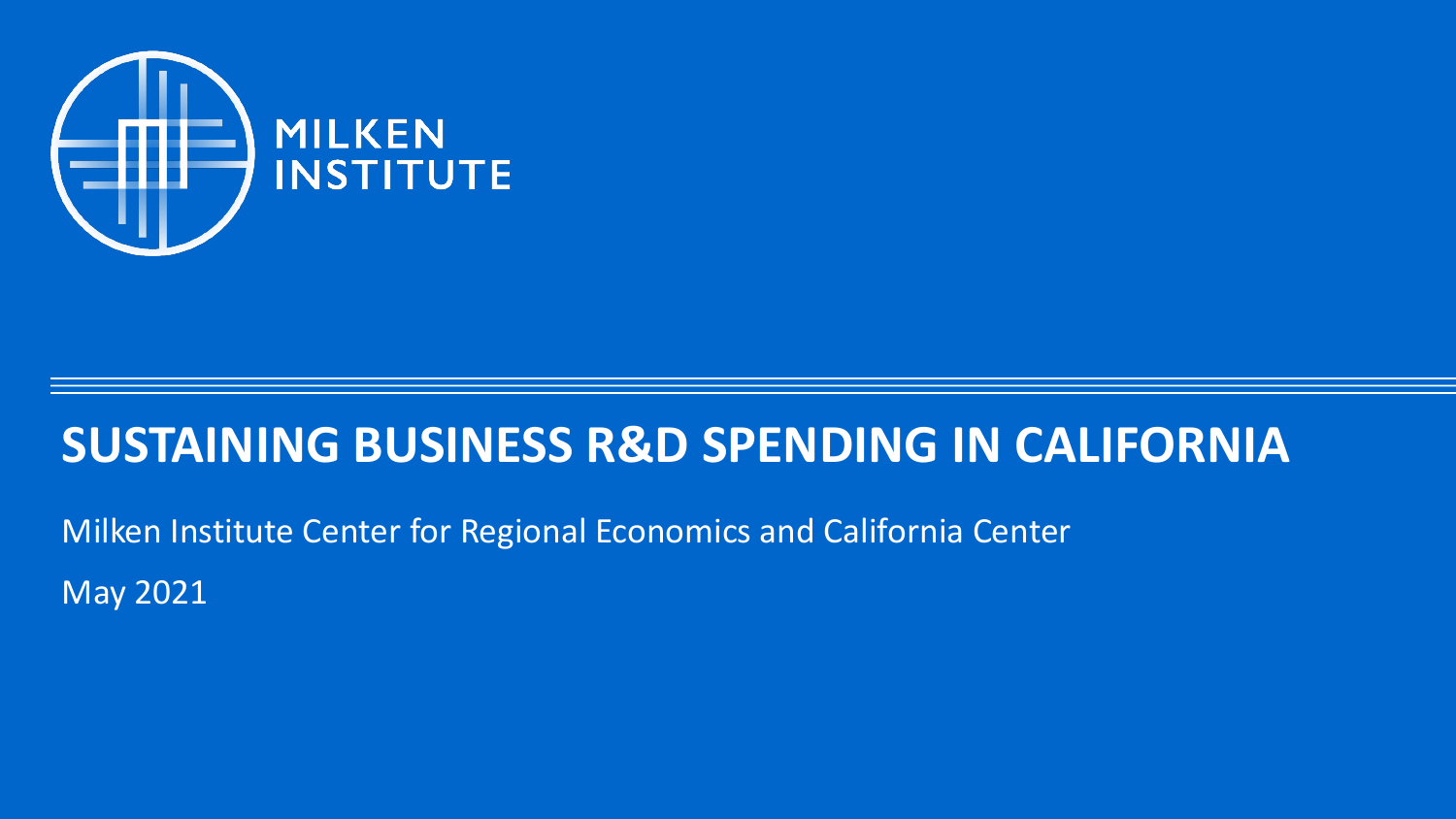## **Most R&D in California is performed by industry**

#### **Total spending on R&D in California, by performer** *(USD Billions)*

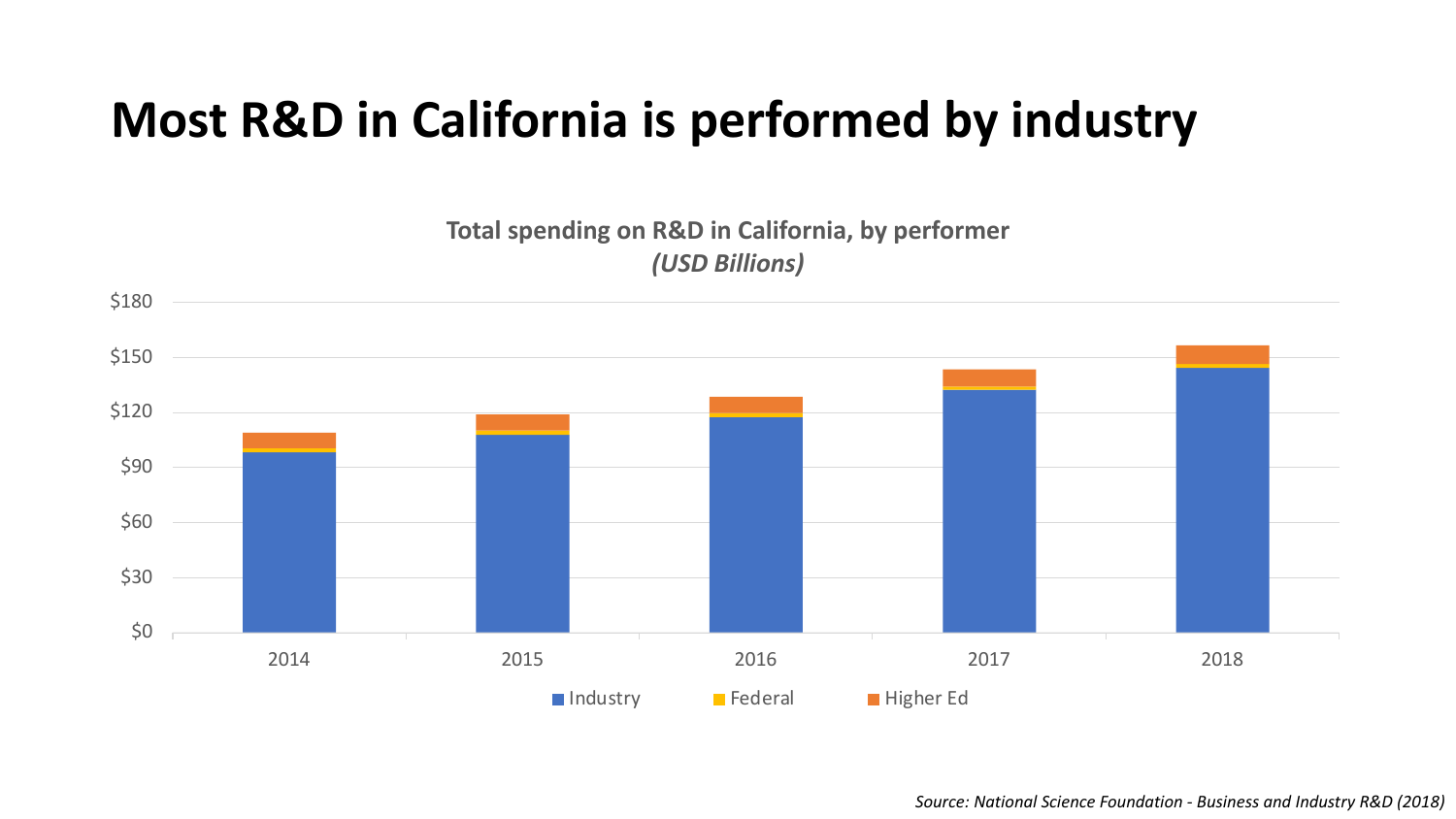## **California companies mostly fund their own R&D**

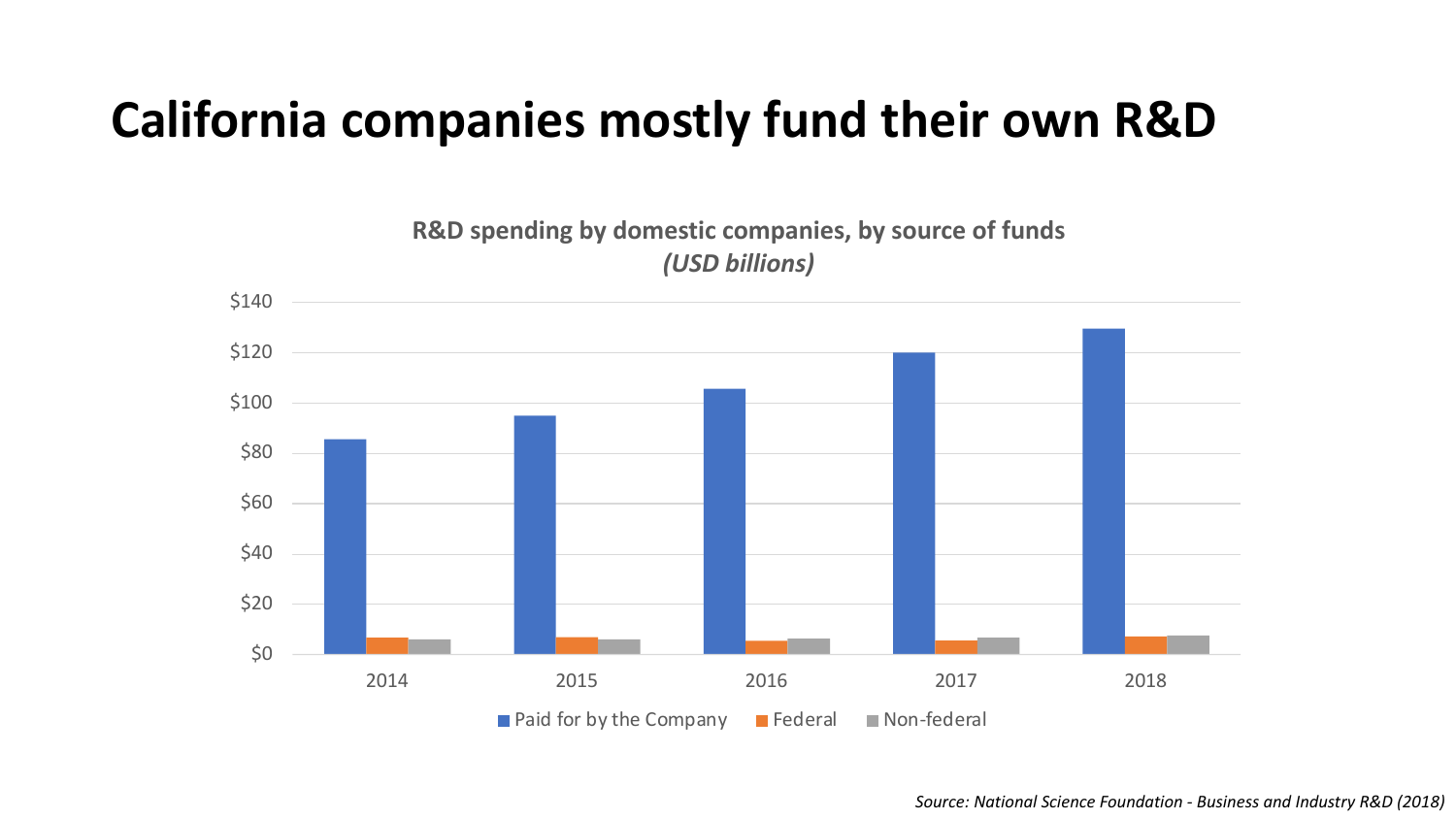### **R&D is California's most popular tax credit**

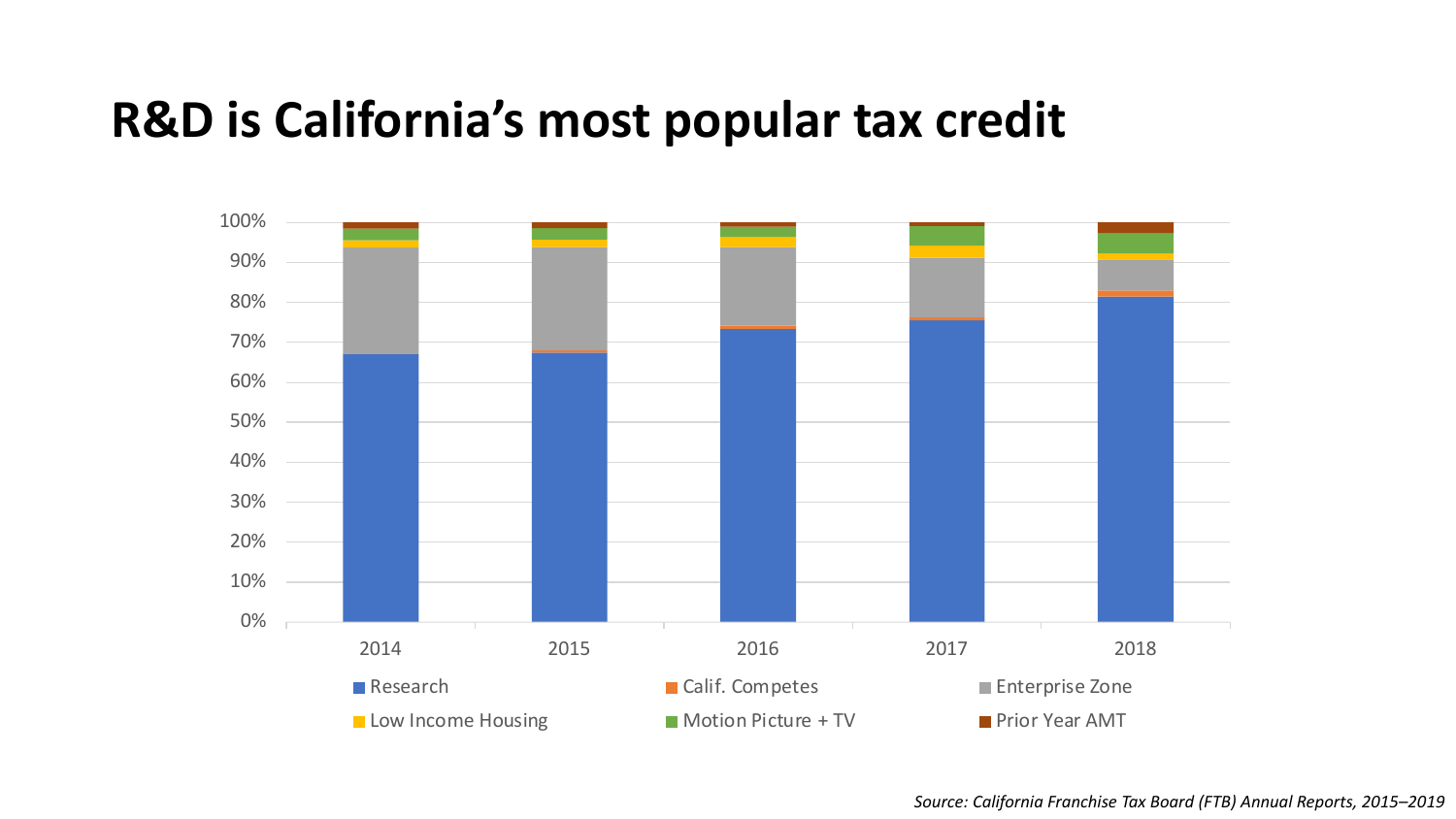# **Total R&D tax credit claims have generally risen in line with total R&D spending**

**R&D Spending and Tax Credit Claims** *(USD billions)*



*Source: California Franchise Tax Board (FTB) Annual Reports, 2015–2019*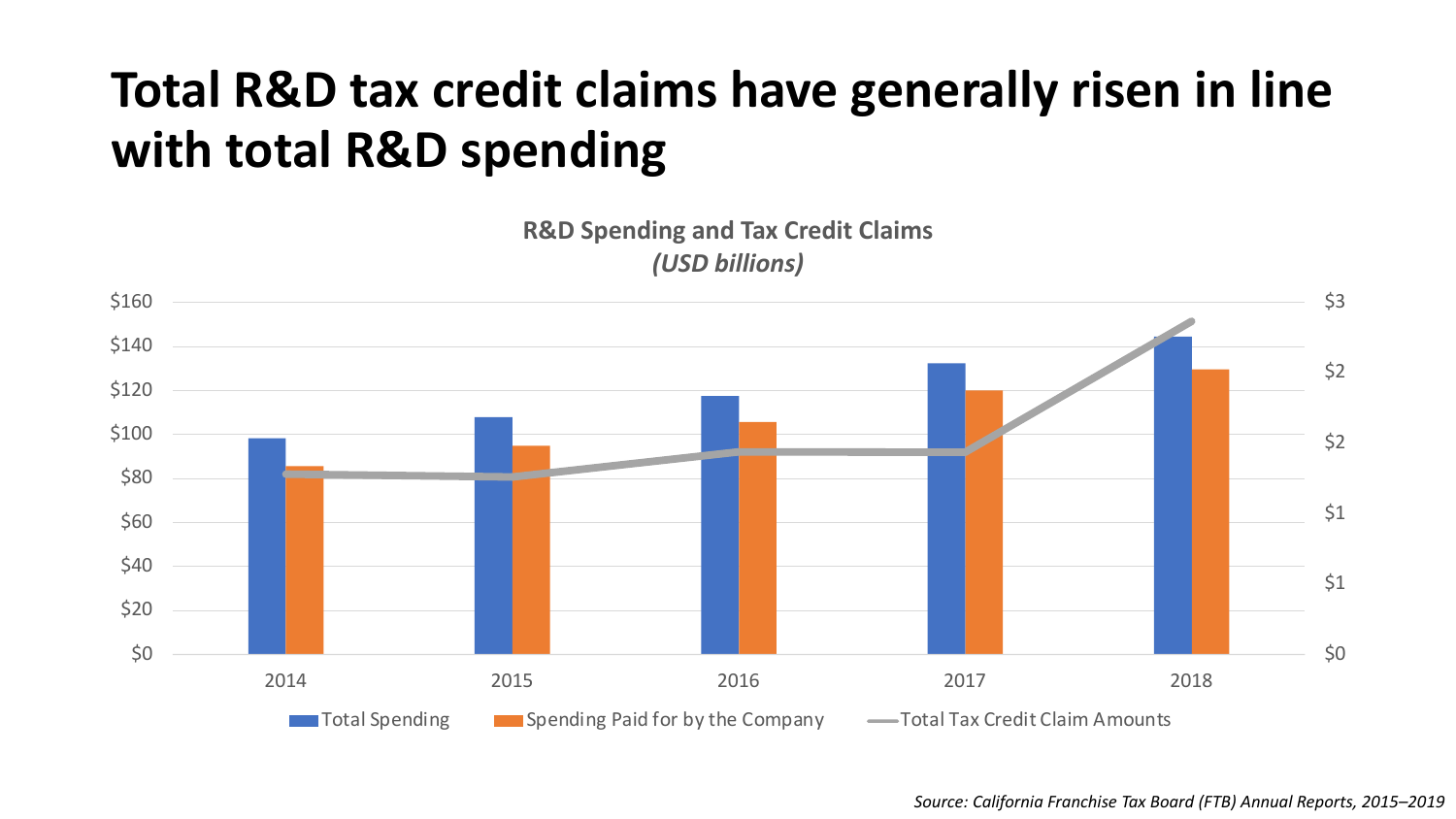## **What constitutes R&D activity?** *Filing Tax Credit Claims (California FTB Form 3523)*

#### • **Qualified Research Expenses**

- Undertaken to discover new technology or to develop improved business component
- Must involve a process of experimentation
- May be in-house or paid to non-employees (*e.g.,* contract research organizations, cloud computing to support research activities)

#### • **Wages**

- Engaging in qualified research or direct supervision/support of research activities
- Over 80 percent of employees' working hours spent on R&D
- Frequent audits: base period calculations, state location of contractors, senior level jobs

#### • **Supplies**

- Tangible property other than land or improvements to land
- Must be subject to allowance for depreciation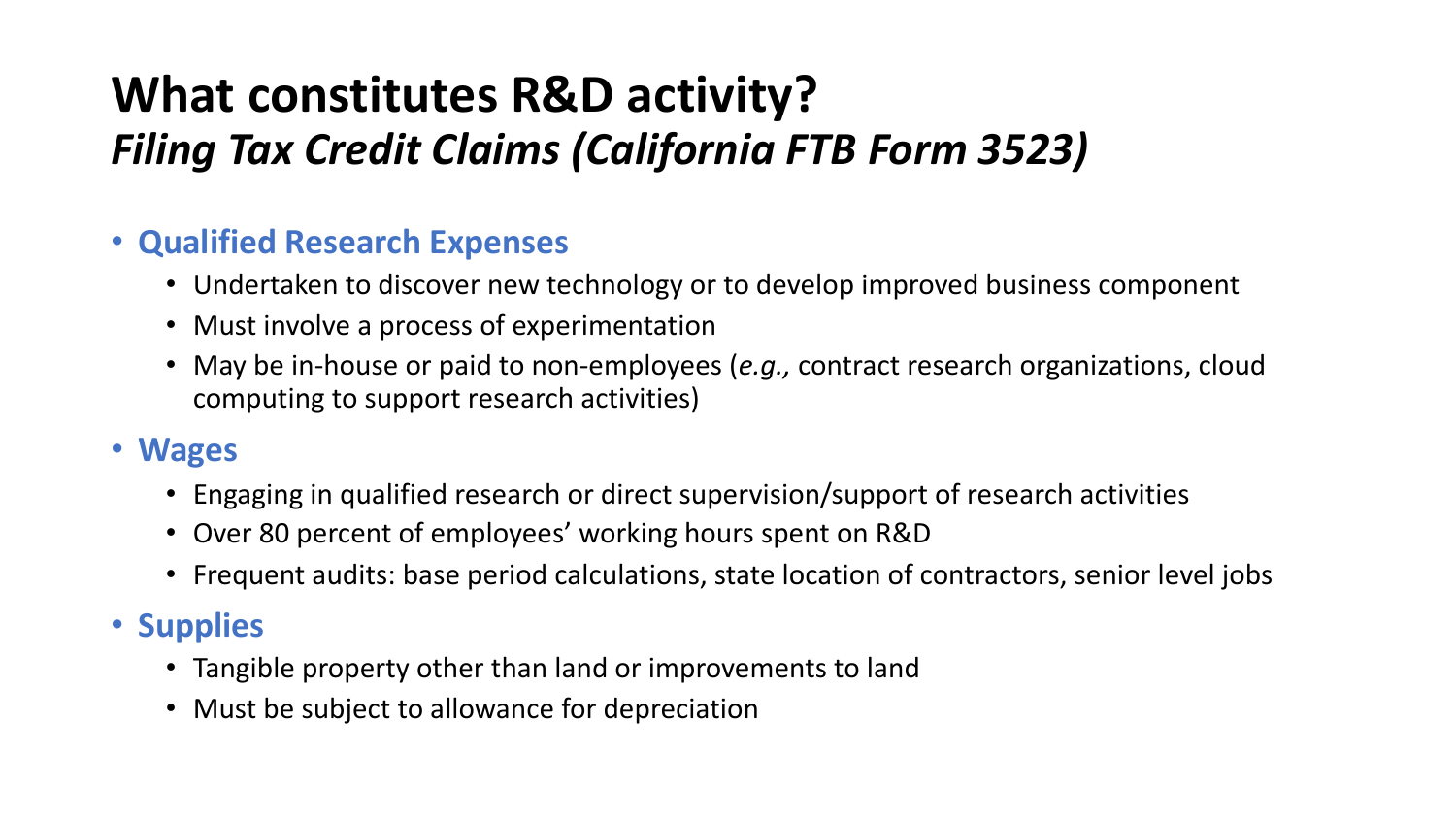## **California among many states with R&D tax credits**

|                      | <b>Since</b>               | <b>Base Amt</b>                           |                        | <b>Credit Rate</b>                                                                                                                                   | <b>Limit</b>                                                             | <b>Carry</b>                                        | <b>Refund</b> |
|----------------------|----------------------------|-------------------------------------------|------------------------|------------------------------------------------------------------------------------------------------------------------------------------------------|--------------------------------------------------------------------------|-----------------------------------------------------|---------------|
| <b>California</b>    | 1987                       | R&D percentage<br>of gross receipts       | $\bullet$<br>$\bullet$ | 15% above base amount<br>24% of basic research payments                                                                                              | \$5M<br>(as of 2020)                                                     | N/A<br>(as of 2020)                                 | <b>No</b>     |
| <b>Colorado</b>      | 1986                       | Spending within<br><b>Enterprise Zone</b> |                        | 3% of increase over prior 2 years                                                                                                                    | N/A                                                                      | <b>Unlimited</b>                                    | <b>No</b>     |
| <b>Delaware</b>      | 2003                       | Spending over<br>receipts for 4<br>years  | $\bullet$<br>$\bullet$ | Standard: 10% over base amount or<br>50% apportioned share of fed credit<br>SME: 20% over base amount or 100%<br>apportioned share of fed tax credit | 50% of federal<br>credit<br>(\$5M cap removed<br>2019)                   | 15 years                                            | Yes           |
| <b>Maryland</b>      | 2000                       | Spending over<br>receipts for 4<br>years  | $\bullet$<br>$\bullet$ | Basic: 3% under base amount<br>Growth: 10% over base amount                                                                                          | <b>Basic prorated</b><br>over \$5.5M;<br>Growth prorated<br>over $$6.5M$ | 20 years                                            | SME only      |
| <b>Massachusetts</b> | 1980s<br>(revised<br>2015) | Gross receipts<br>for 4 years             | $\bullet$<br>$\bullet$ | 10% above base amount<br>15% of basic research payments                                                                                              | 100% of first<br>\$25K liability;<br>75% of excess                       | Unlimited<br>(first \$25K);<br>15 years<br>(excess) | <b>No</b>     |
| <b>Michigan</b>      |                            |                                           |                        | Expired in 2012                                                                                                                                      |                                                                          |                                                     |               |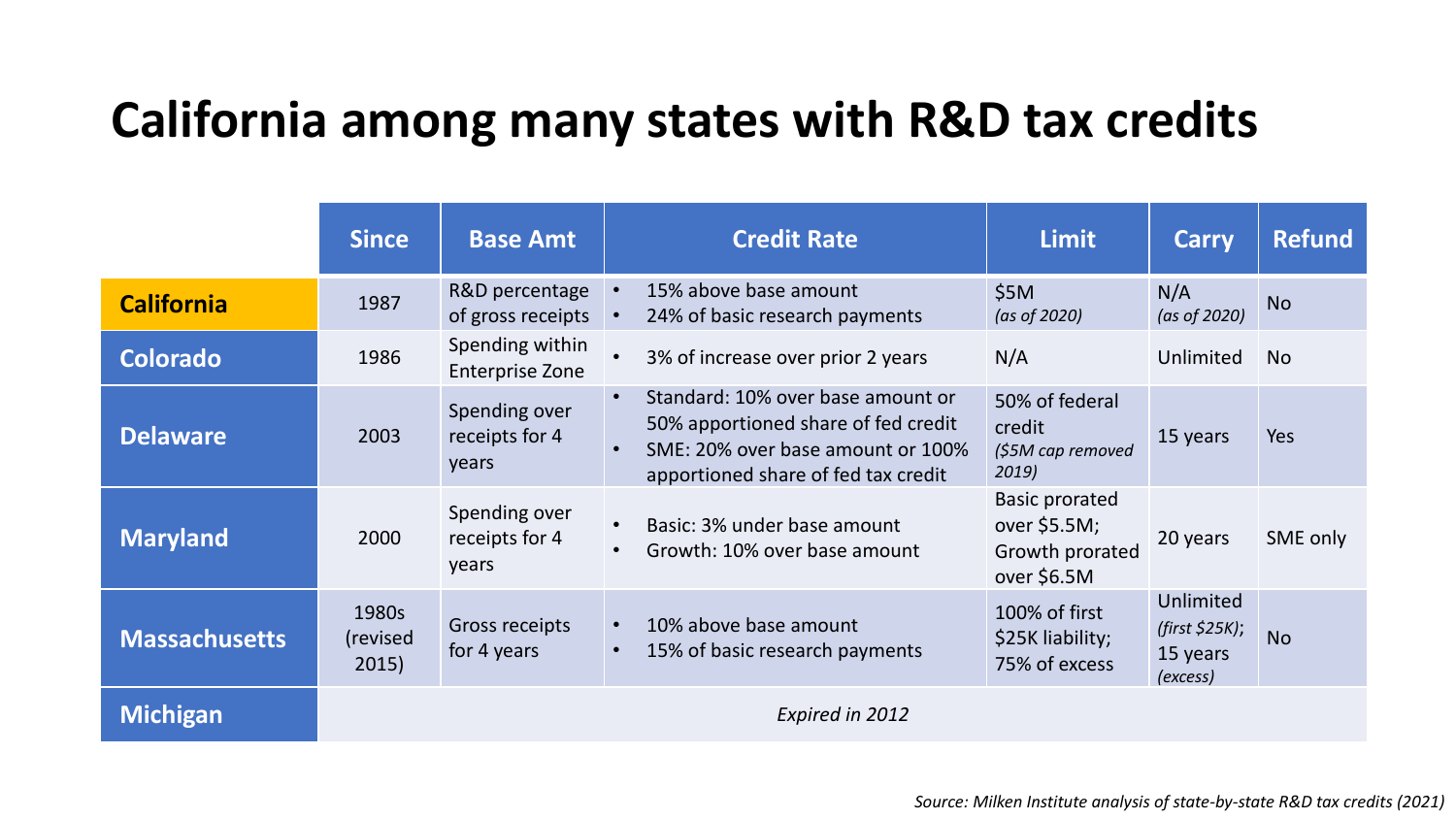### **But other states have fewer limits on R&D tax credits**

|                     | <b>Since</b>    | <b>Base Amt</b>                          |                        | <b>Credit Rate</b>                                                                               | <b>Limit</b>                | <b>Carry</b>             | <b>Refund</b>                  |
|---------------------|-----------------|------------------------------------------|------------------------|--------------------------------------------------------------------------------------------------|-----------------------------|--------------------------|--------------------------------|
| <b>California</b>   | 1987            | R&D percentage<br>of gross receipts      | $\bullet$<br>$\bullet$ | 15% above base amount<br>24% of basic research payments                                          | \$5M<br>(as of 2020)        | N/A<br>(as of 2020)      | <b>No</b>                      |
| <b>Minnesota</b>    | 1986            | Gross receipts                           | $\bullet$<br>$\bullet$ | 10% up to \$2 million<br>2.5% above \$2 million                                                  | N/A                         | 15 years                 | S Corp only<br>$(2010 - 2012)$ |
| <b>New Jersey</b>   | 1992            | Spending over<br>receipts for 4<br>years | $\bullet$<br>$\bullet$ | 10% above base amount<br>10% of basic research payments                                          | \$15M (lifetime)            | 7 years<br>(up to $15$ ) | <b>No</b>                      |
| <b>Oklahoma</b>     | Expired in 2013 |                                          |                        |                                                                                                  |                             |                          |                                |
| <b>Oregon</b>       |                 |                                          |                        | Expired in 2018                                                                                  |                             |                          |                                |
| <b>Rhode Island</b> | 1994            | 50% of tax due                           | $\bullet$<br>$\bullet$ | 22.5% up to \$111,111<br>16.9% above \$111,111                                                   | N/A                         | 7 years                  | <b>No</b>                      |
| <b>Texas</b>        | 2014            | 50% avg receipts<br>for 3 years          | $\bullet$              | 5% above base amount<br>3.125% of total spending if no R&D<br>spending in one or more of 3 years | 50% of franchise<br>tax due | 20 years                 | <b>No</b>                      |
| <b>Washington</b>   | Expired in 2014 |                                          |                        |                                                                                                  |                             |                          |                                |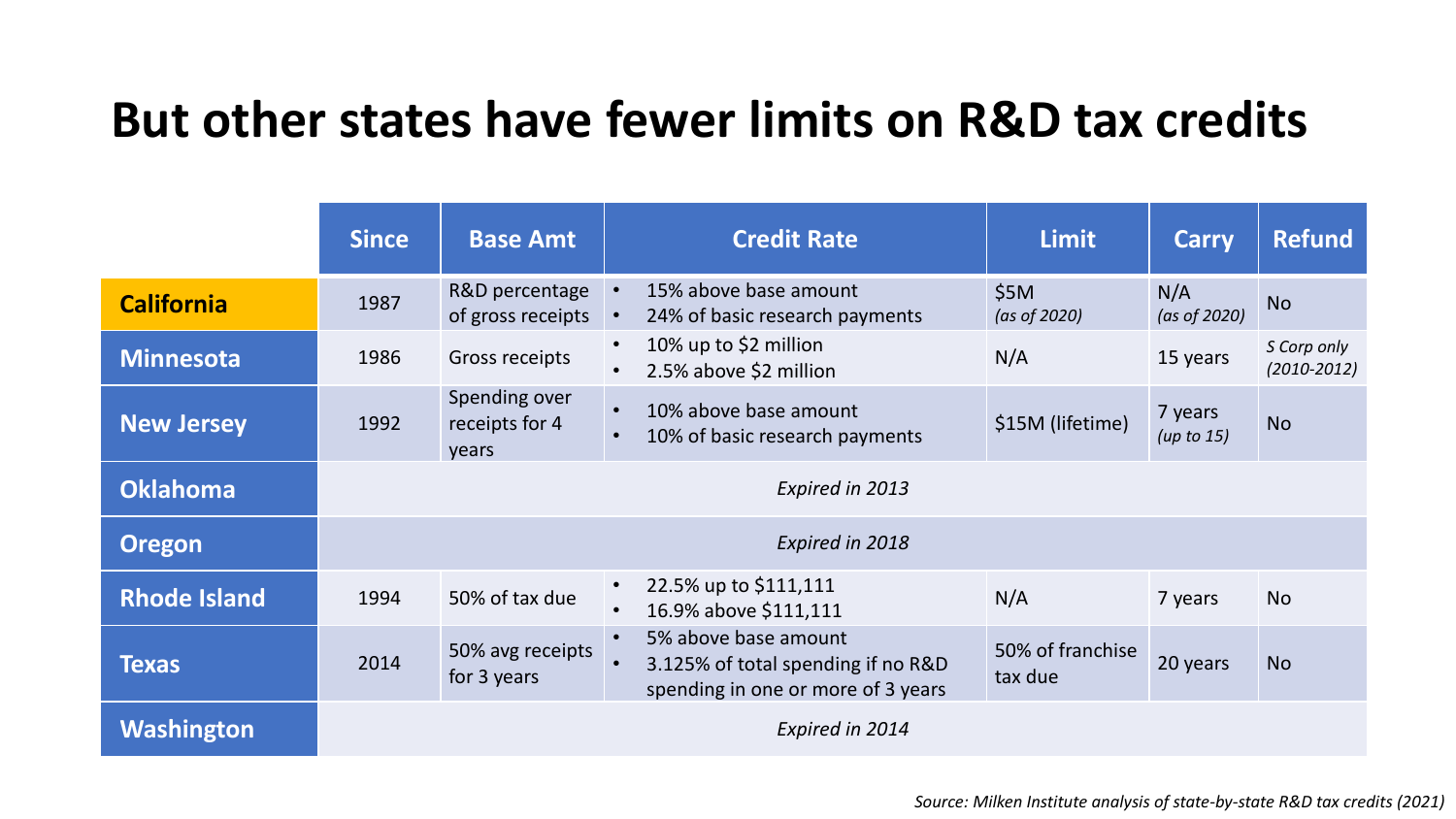# **California's level of industry R&D spending is No. 1 nationwide by a wide margin**

|                 | <b>Total</b><br>(USD billions) | <b>Paid for</b><br>by company | <b>Federally</b><br>funded | <b>Non-federally</b><br>funded** |
|-----------------|--------------------------------|-------------------------------|----------------------------|----------------------------------|
| California*     | \$144.5<br>(No. 1)             | 89.7%<br>(No. 15)             | 5.0%                       | 5.3%                             |
| Colorado*       | \$5.0                          | 85.2%                         | 10.2%                      | 4.6%                             |
| Delaware*       | \$2.4                          | 60.3%                         | 0.4%                       | 39.3%                            |
| Maryland*       | \$6.0                          | 70.3%                         | 22%                        | 7.7%                             |
| Massachusetts*  | \$27.3                         | 82.8%                         | 2.4%                       | 14.8%                            |
| <b>Michigan</b> | \$22.4                         | 90.7%                         | 1.2%                       | 8.2%                             |
| Minnesota*      | \$7.4                          | 94.8%                         | 1.9%                       | 3.3%                             |

*\* signifies state has an active R&D tax credit program*

*\*\* includes foreign parent companies of US subsidiaries, state government agencies and labs, academic institutions, and other organizations.*

*Source: National Science Foundation - Business and Industry R&D (2018)*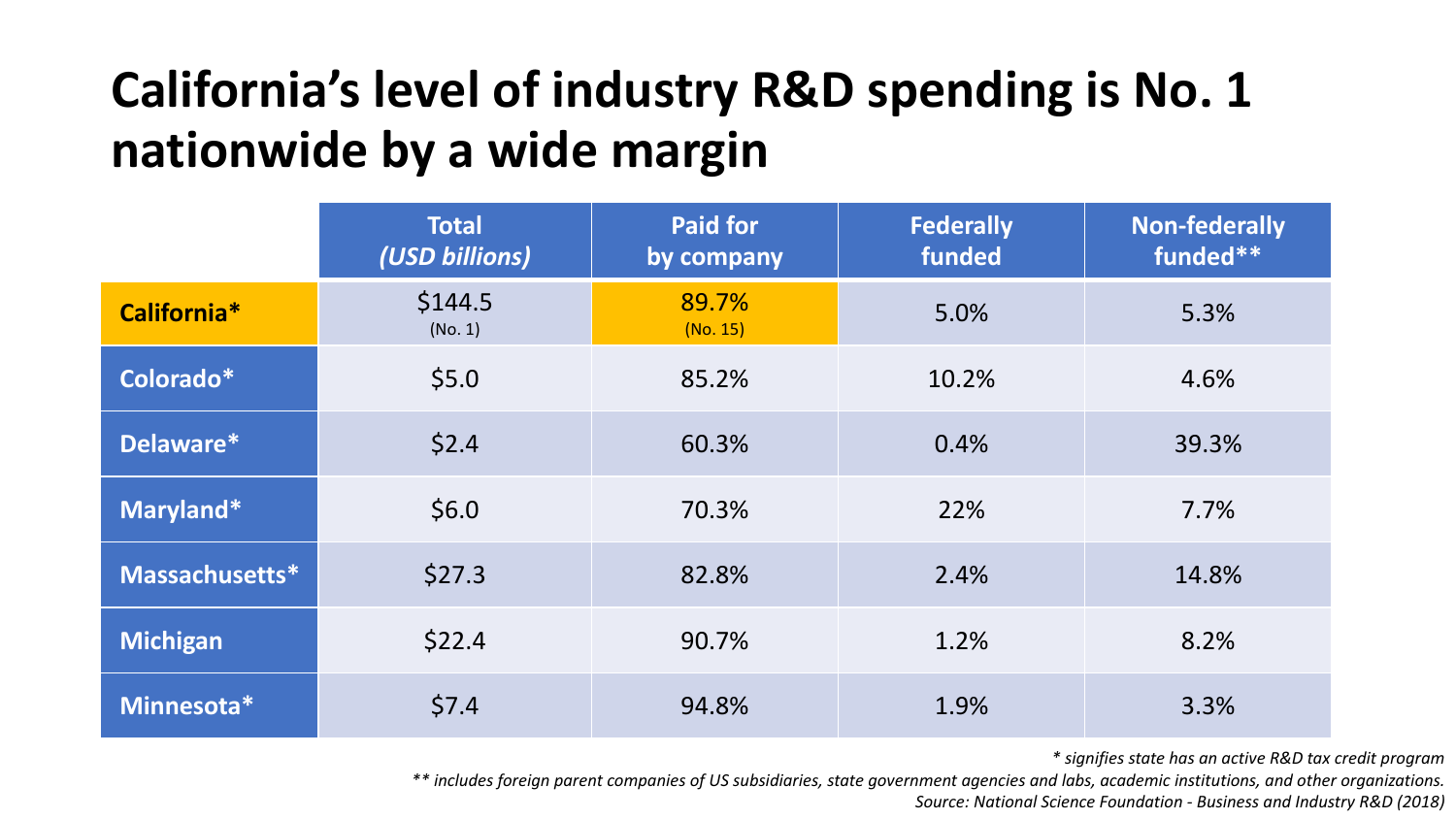## **California's share of industry-funded R&D comparable to other states with tax credits**

|                 | <b>Total</b><br>(USD billions) | <b>Paid for</b><br>by company | <b>Federally</b><br>funded | <b>Non-federally</b><br>funded** |
|-----------------|--------------------------------|-------------------------------|----------------------------|----------------------------------|
| California*     | \$144.5<br>(No. 1)             | 89.7%<br>(No. 15)             | 5.0%                       | 5.3%                             |
| New Jersey*     | \$20.2                         | 83.2%                         | 0.9%                       | 15.9%                            |
| <b>Oklahoma</b> | \$0.9                          | 94.7%                         | 1.5%                       | 3.9%                             |
| <b>Oregon</b>   | \$8.8                          | 96.5%                         | 0.9%                       | 2.6%                             |
| Rhode Island*   | \$0.7                          | 94.3%                         | 4.1%                       | 2.4%                             |
| Texas*          | \$20.9                         | 87.3%                         | 2.9%                       | 9.9%                             |
| Washington      | \$30.3                         | 97.3%                         | 0.6%                       | 2.1%                             |

*\* signifies state has an active R&D tax credit program*

*\*\* includes foreign parent companies of US subsidiaries, state government agencies and labs, academic institutions, and other organizations.*

*Source: National Science Foundation - Business and Industry R&D (2018)*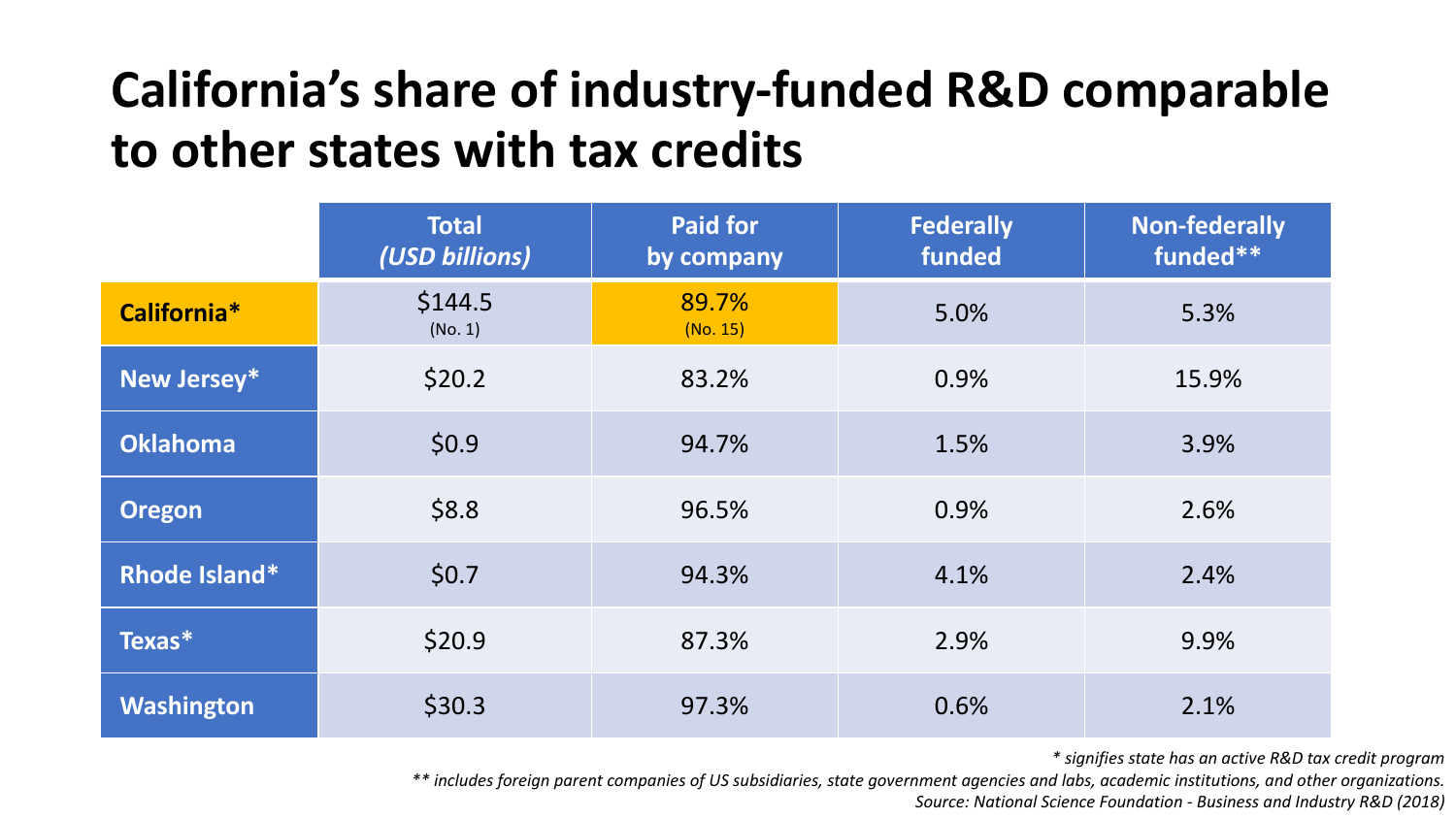## **Silicon Valley accounts for major R&D spending but state also has substantial assets in non-tech sectors**

|                                 | <b>California Total</b><br>(USD billions) | <b>Pct. of Total</b> | <b>National Total</b><br>(USD billions) | <b>Pct. of Total</b> |
|---------------------------------|-------------------------------------------|----------------------|-----------------------------------------|----------------------|
| <b>Manufacturing</b>            | \$67.0                                    | 52%                  | \$234.7                                 | 62%                  |
| <b>Chemicals (incl. pharma)</b> | \$15.9                                    | 12%                  | \$73.6                                  | 19%                  |
| <b>Machinery</b>                | \$3.2                                     | 2%                   | \$13.8                                  | 4%                   |
| <b>Computers + electronics</b>  | \$36.3                                    | 28%                  | \$73.9                                  | 20%                  |
| <b>Transport equipment</b>      | \$4.9                                     | 4%                   | \$35.9                                  | 10%                  |
| <b>Non-manufacturing</b>        | \$62.7                                    | 48%                  | \$143.1                                 | 38%                  |
| <b>Information</b>              | \$50.1                                    | 39%                  | \$93.5                                  | 25%                  |
| Prof, sci & tech services       | \$5.8                                     | 4%                   | \$22.4                                  | 6%                   |

*Industries defined by NAICS Code (3- and 4-digit) Source: National Science Foundation - Business and Industry R&D (2018)*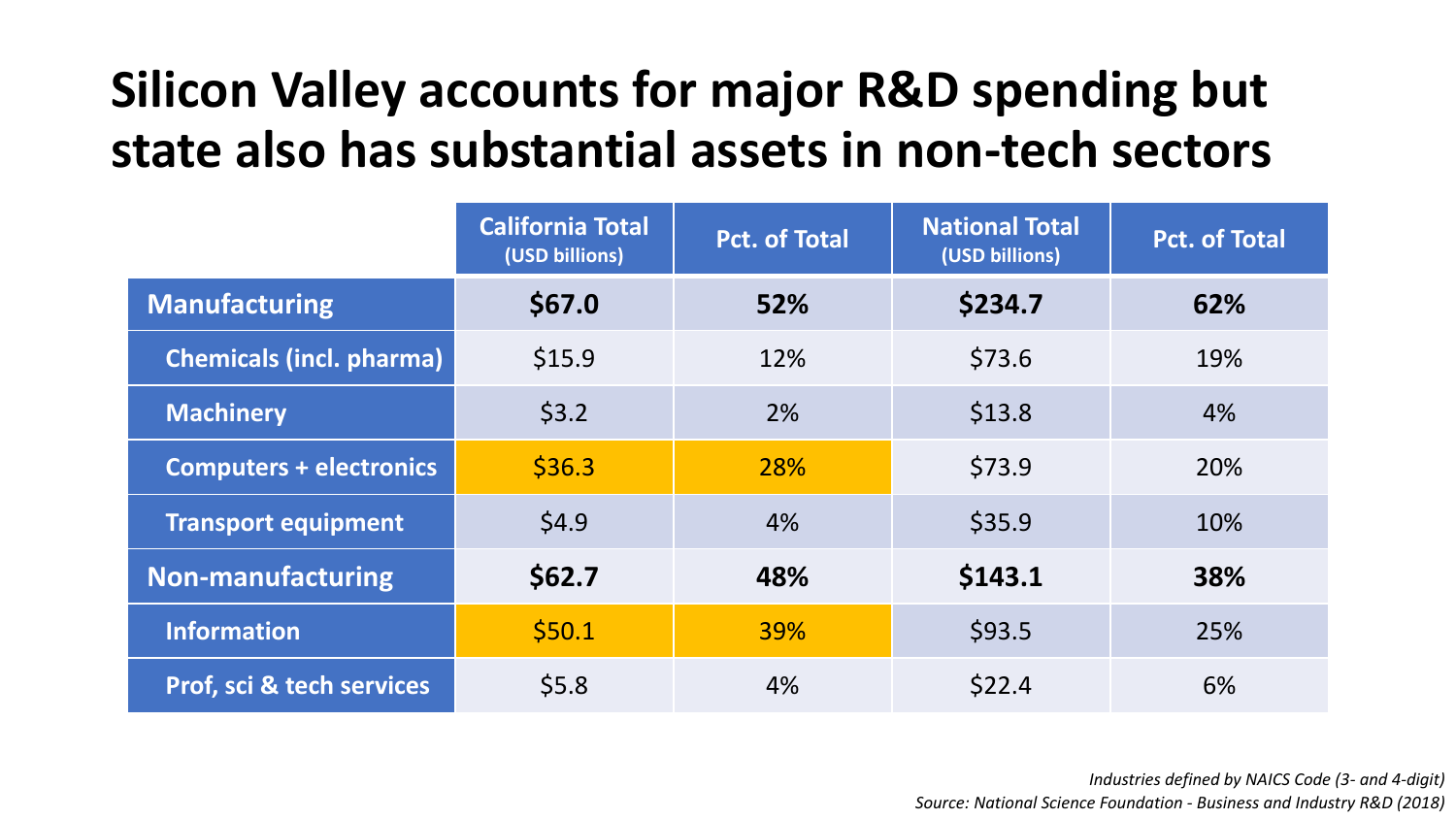# **R&D spending supports job creation across a variety of industries that benefit from new technologies**

|                                         | <b>Computers &amp;</b><br><b>mathematics</b> | <b>Architecture &amp;</b><br>engineering | Life & physical<br>science | Arts, design &<br>media |
|-----------------------------------------|----------------------------------------------|------------------------------------------|----------------------------|-------------------------|
| <b>California</b><br><b>Jobs</b>        | 640,210                                      | 331,090                                  | 188,940                    | 294,960                 |
| <b>National</b><br><b>Jobs</b>          | 4,587,700                                    | 2,515,040                                | 1,296,060                  | 1,857,500               |
| <b>California Job</b><br>Concentration* | 1.18                                         | 1.11                                     | 1.23                       | 1.34                    |
| <b>California</b><br><b>Avg Income</b>  | \$116,820                                    | \$105,310                                | \$90,800                   | \$80,590                |
| <b>National</b><br><b>Avg Income</b>    | \$96,770                                     | \$90,300                                 | \$79,360                   | \$64,400                |

*\*Note: Job concentration measured by Location Quotient (LQ). If > 1, industry has a larger relative share of area employment than it does nationwide. Source: US Bureau of Labor Statistics - Occupational Employment Statistics (2020)*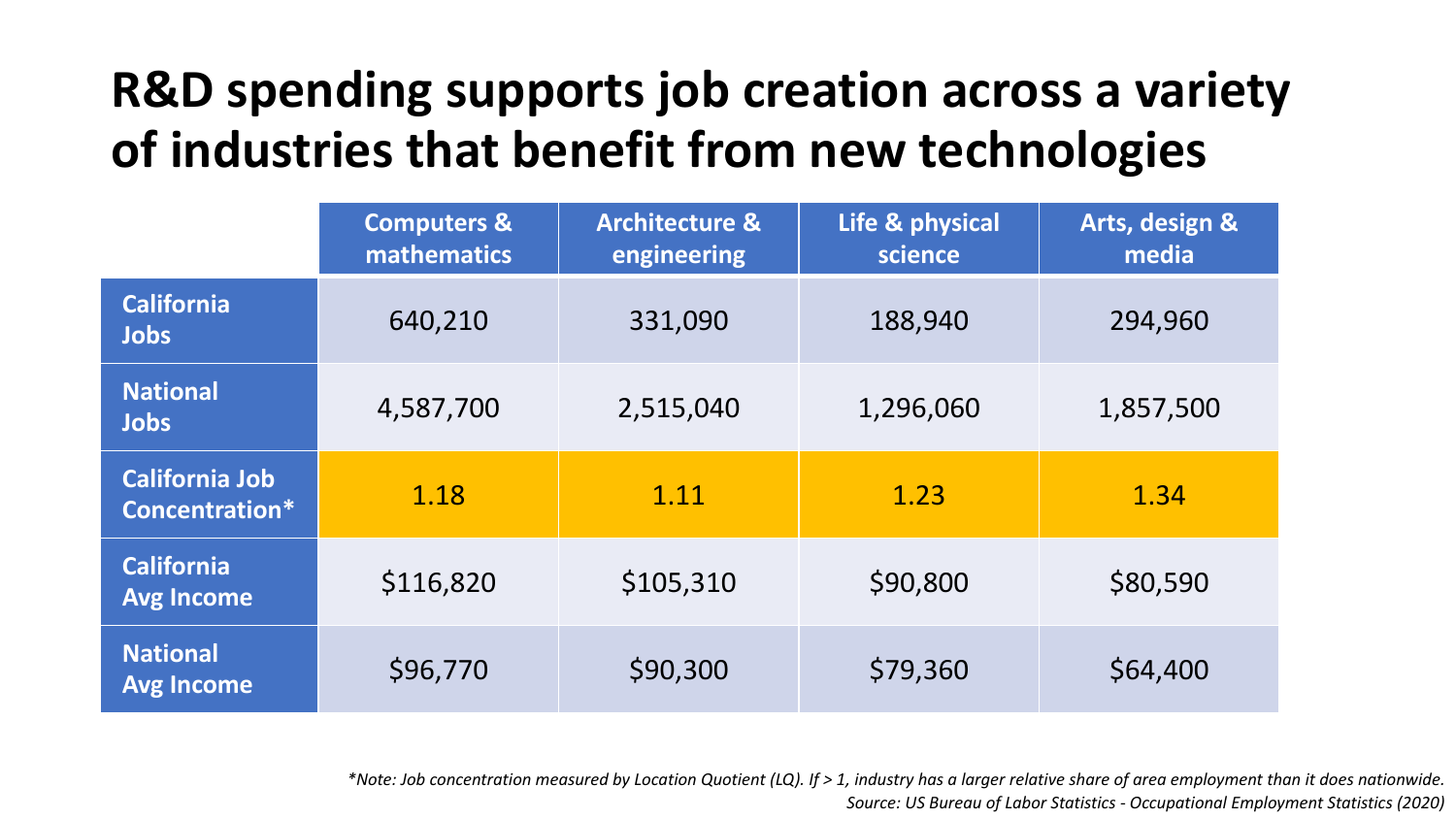# **R&D investment generates new technologies that create different types of jobs**

- **Directly supports job creation**  *in the lab*
	- Analysts
	- Engineers
	- Scientists
- **Indirectly supports job creation**  *outside the lab*
	- Maintenance technicians
	- Marketing and advertising
	- Office managers and sales associates
	- Technology operators

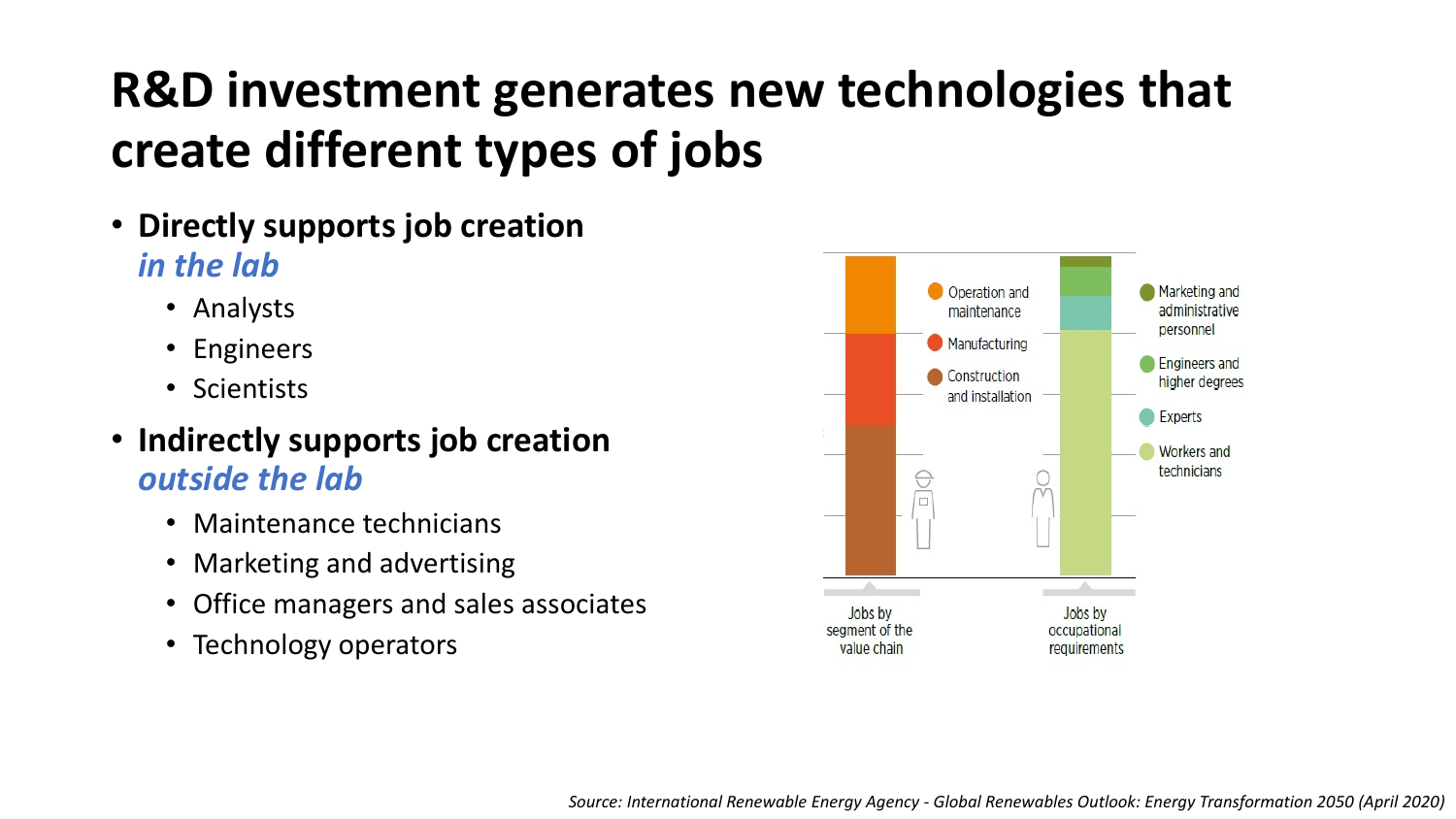### **Computers & Mathematics Largest share of R&D-supported jobs in California**

|                                          | <b>California Jobs</b> | Jobs per 100k | <b>Avg Income</b> |
|------------------------------------------|------------------------|---------------|-------------------|
| <b>Computer systems analysts</b>         | 62,640                 | 381           | \$115,760         |
| <b>Info security analysts</b>            | 10,470                 | 111           | \$125,990         |
| Comp + Info research scientists          | 7,170                  | 93            | \$150,830         |
| <b>Computer network architects</b>       | 19,650                 | 120           | \$133,970         |
| <b>Computer programmers</b>              | 21,800                 | 133           | \$107,300         |
| <b>Software developers + QA analysts</b> | 249,700                | 1,520         | \$137,620         |
| <b>Web developers</b>                    | 22,020                 | 145           | \$94,960          |
| <b>Data scientists</b>                   | 9,510                  | 58            | \$129,060         |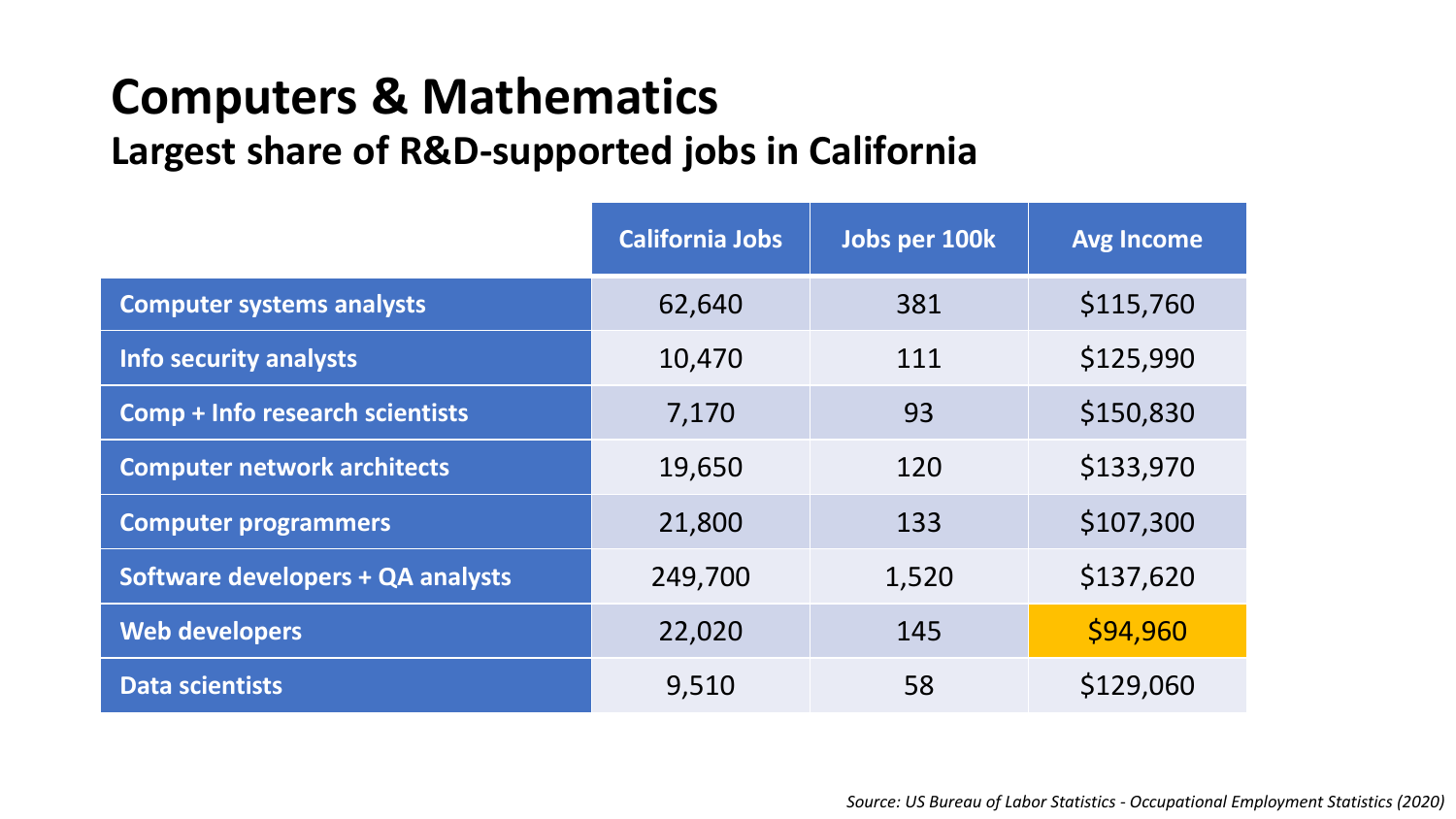### **Architecture & Engineering High salaries across all occupations, including technicians**

|                                            | <b>California Jobs</b> | Jobs per 100k | <b>Avg Income</b> |
|--------------------------------------------|------------------------|---------------|-------------------|
| <b>Aerospace engineers</b>                 | 10,200                 | 62            | \$126,650         |
| <b>Bioengineers + biomedical engineers</b> | 2,330                  | 14            | \$106,700         |
| <b>Chemical engineers</b>                  | 1,910                  | 12            | $$111,070*$       |
| <b>Computer hardware engineers</b>         | 15,140                 | 92            | \$153,730         |
| <b>Electrical engineers</b>                | 26,360                 | 160           | \$124,390         |
| <b>Electronics engineers</b>               | 22,010                 | 134           | \$128,030         |
| <b>Aerospace technicians</b>               | 2,280                  | 14            | \$74,610          |
| Electrical + electronic technicians        | 21,480                 | 131           | \$73,810          |

*\* signifies Calif. Avg Income lower than National Avg Income Source: US Bureau of Labor Statistics - Occupational Employment Statistics (2020)*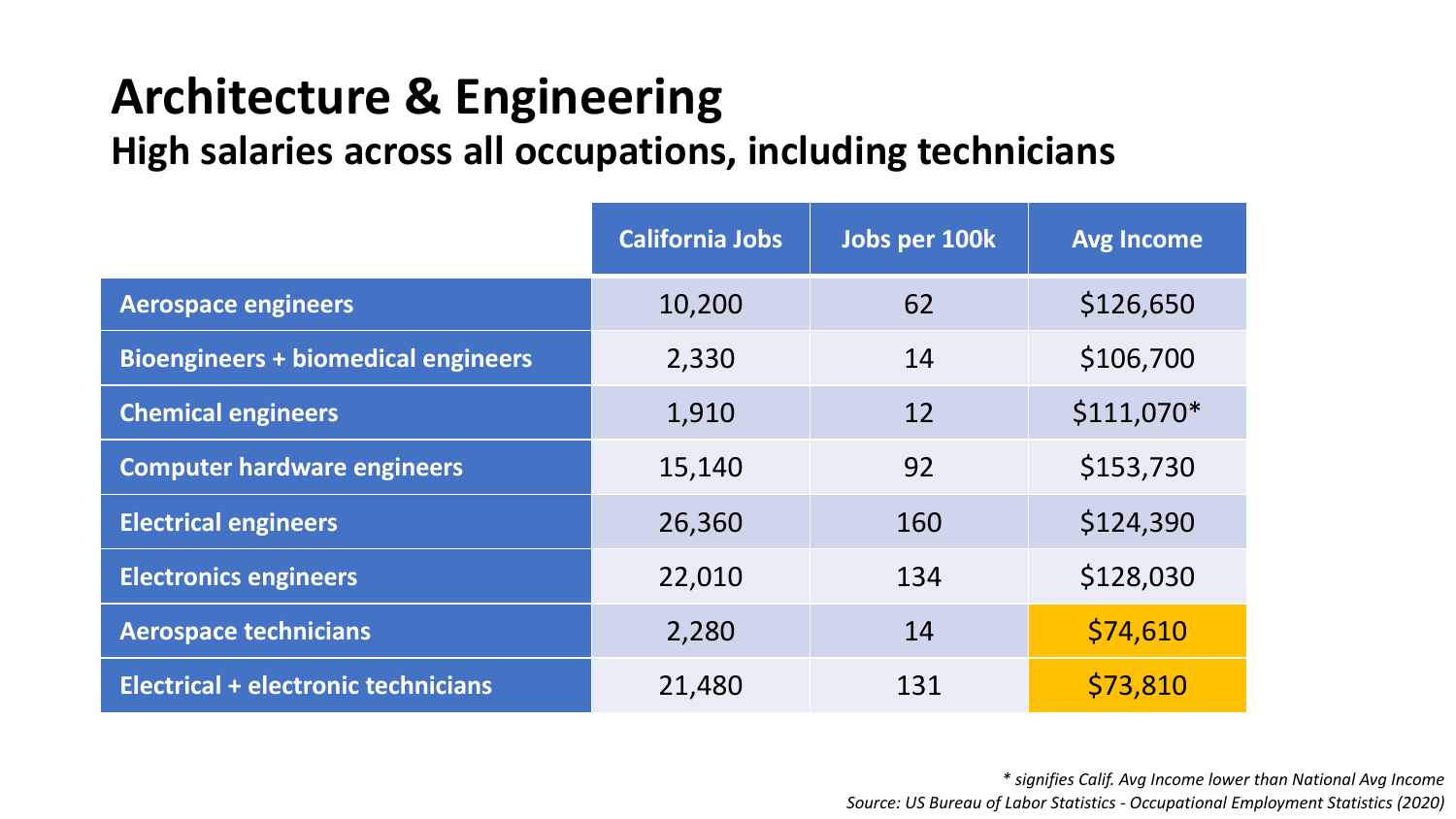## **Life & Physical Sciences Large number of jobs beyond the pharmaceutical sector**

|                                    | <b>California Jobs</b> | Jobs per 100k | <b>Avg Income</b> |
|------------------------------------|------------------------|---------------|-------------------|
| <b>Biochemists + biophysicists</b> | 7,650                  | 47            | \$115,110         |
| <b>Microbiologists</b>             | 4,180                  | 26            | \$116,630         |
| <b>Biological scientists</b>       | 11,790                 | 72            | \$101,040         |
| <b>Medical scientists</b>          | 22,170                 | 135           | \$116,230         |
| <b>Biological technicians</b>      | 8,600                  | 52            | \$54,510          |
| <b>Chemical technicians</b>        | 7,070                  | 43            | $$50,710*$        |

*\* signifies Calif. Avg Income lower than National Avg Income Source: US Bureau of Labor Statistics - Occupational Employment Statistics (2020)*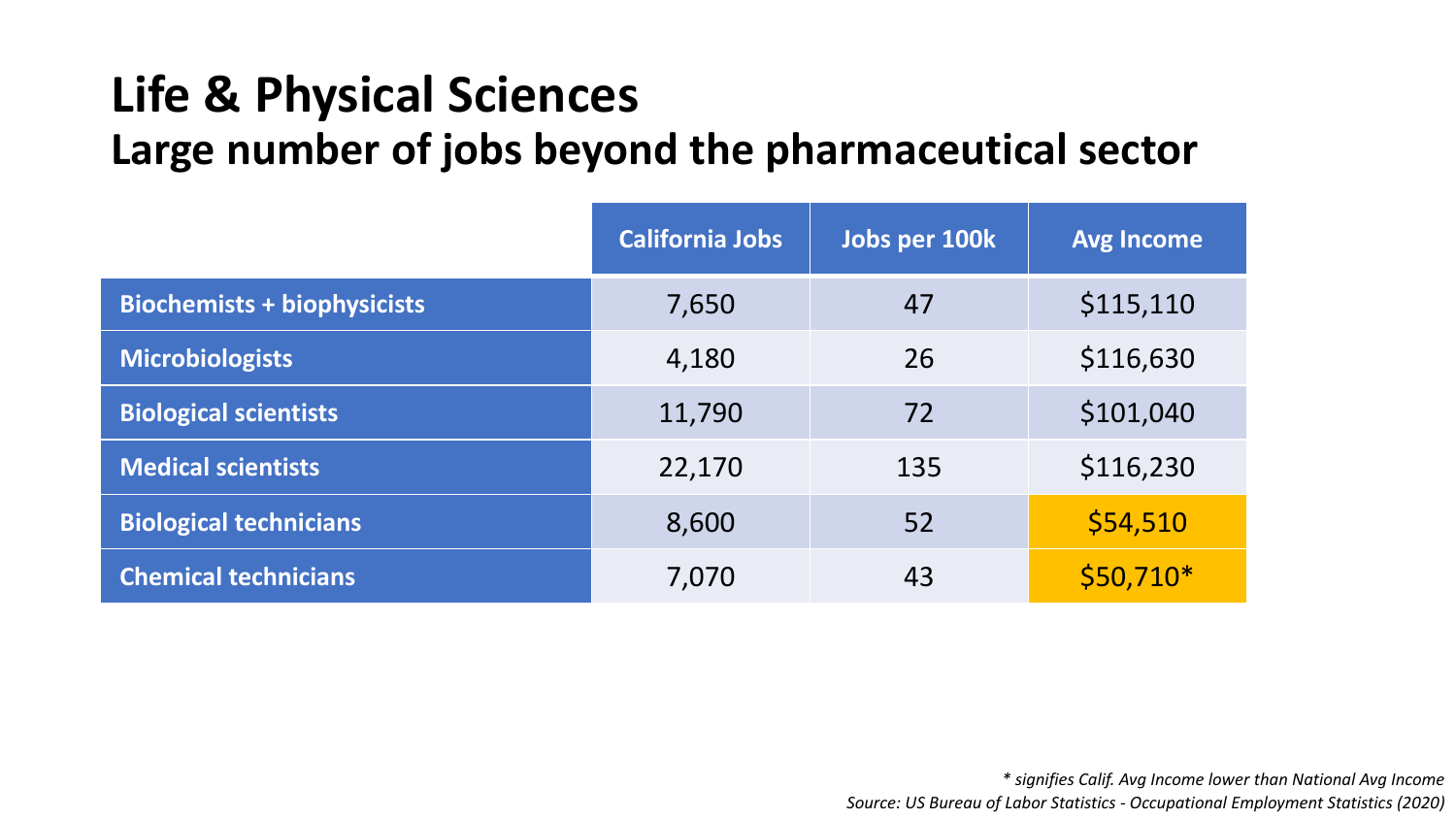# **Arts, Design & Media**

**Many jobs don't require college degrees or academic credentials**

|                                                                       | <b>California Jobs</b> | Jobs per 100k | <b>Avg Income</b> |
|-----------------------------------------------------------------------|------------------------|---------------|-------------------|
| <b>Special effects artists and animators</b>                          | 11,460                 | 70            | \$105,480         |
| <b>Commercial and industrial designers</b>                            | 4,060                  | 25            | \$88,240          |
| <b>Audio and video technicians</b>                                    | 9,980                  | 61            | \$67,500          |
| <b>Broadcast technicians</b>                                          | 2,790                  | 17            | \$53,770          |
| <b>Sound engineering technicians</b>                                  | 3,300                  | 20            | \$84,910          |
| <b>Camera operators</b>                                               | 3,700                  | 23            | \$80,240          |
| <b>Film and video editors</b>                                         | 7,990                  | 49            | \$107,300         |
| Lighting technicians and media and<br>communication equipment workers | 9,210                  | 56            | \$75,730          |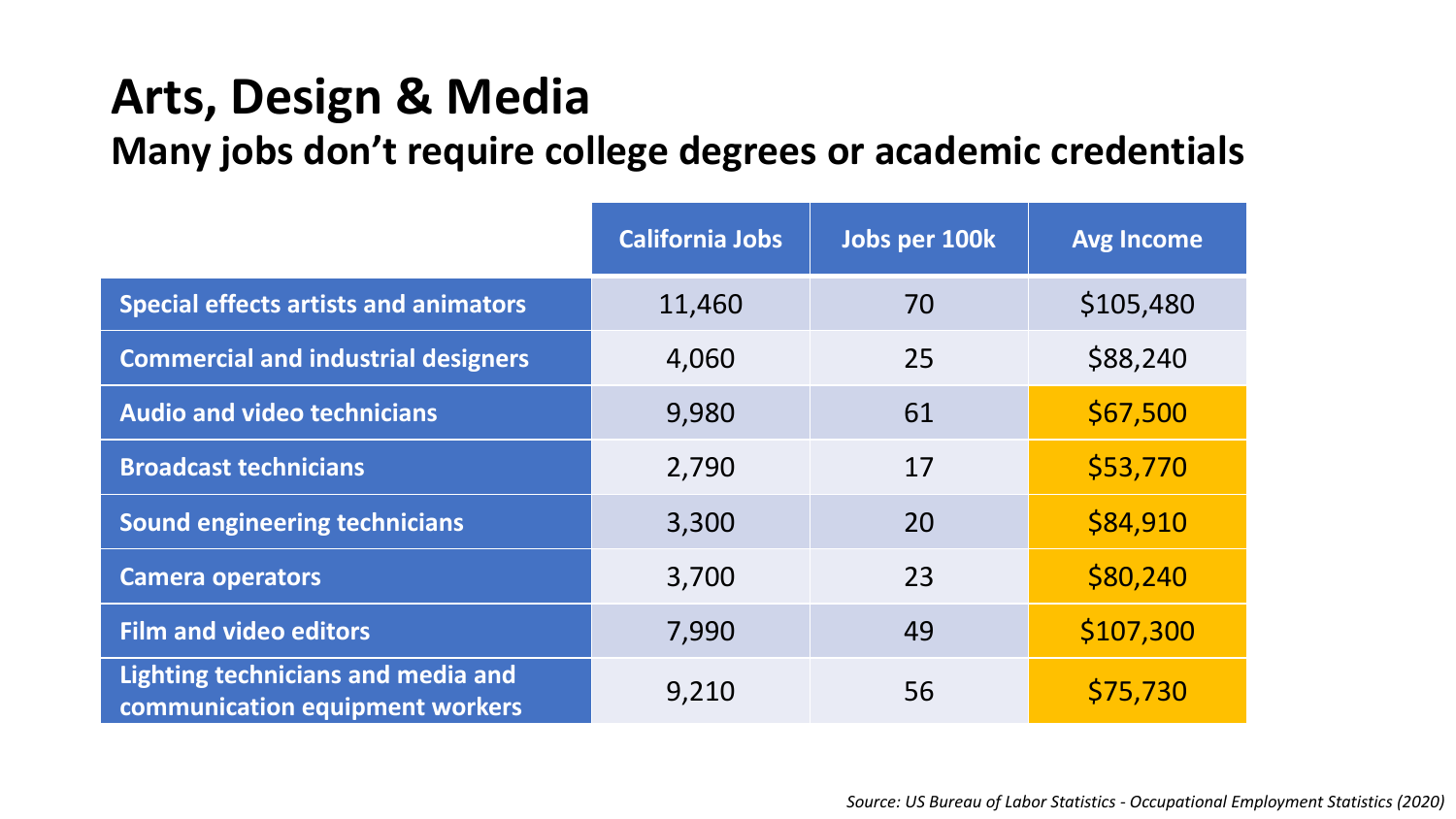## **R&D supports a notable proportion of the workforce in multiple California metros**

|                                 | <b>Computers &amp;</b><br><b>Mathematics</b> | <b>Architecture &amp;</b><br><b>Engineering</b> | <b>Life &amp; Physical</b><br><b>Sciences</b> | <b>Arts, Design &amp;</b><br><b>Media</b> |
|---------------------------------|----------------------------------------------|-------------------------------------------------|-----------------------------------------------|-------------------------------------------|
| <b>Bakersfield</b>              | 1.4%                                         | 2.7%                                            | 1.2%                                          | 0.7%                                      |
| <b>Fresno</b>                   | 0.9%                                         | 0.9%                                            | 0.9%                                          | 0.9%                                      |
| <b>L.A.-Long Beach-Anaheim</b>  | 3.0%                                         | 1.8%                                            | 0.8%                                          | 2.8%                                      |
| <b>Riverside-San Bernardino</b> | 1.2%                                         | 1.1%                                            | 0.7%                                          | 0.7%                                      |
| <b>Sacramento</b>               | 3.5%                                         | 1.7%                                            | 1.5%                                          | 1.1%                                      |
| <b>San Diego</b>                | 3.9%                                         | 2.7%                                            | 1.8%                                          | 1.2%                                      |
| <b>San Francisco-Oakland</b>    | 6.8%                                         | 2.4%                                            | 1.7%                                          | 1.9%                                      |
| <b>San Jose</b>                 | 13.1%                                        | 4.7%                                            | 1.3%                                          | 1.8%                                      |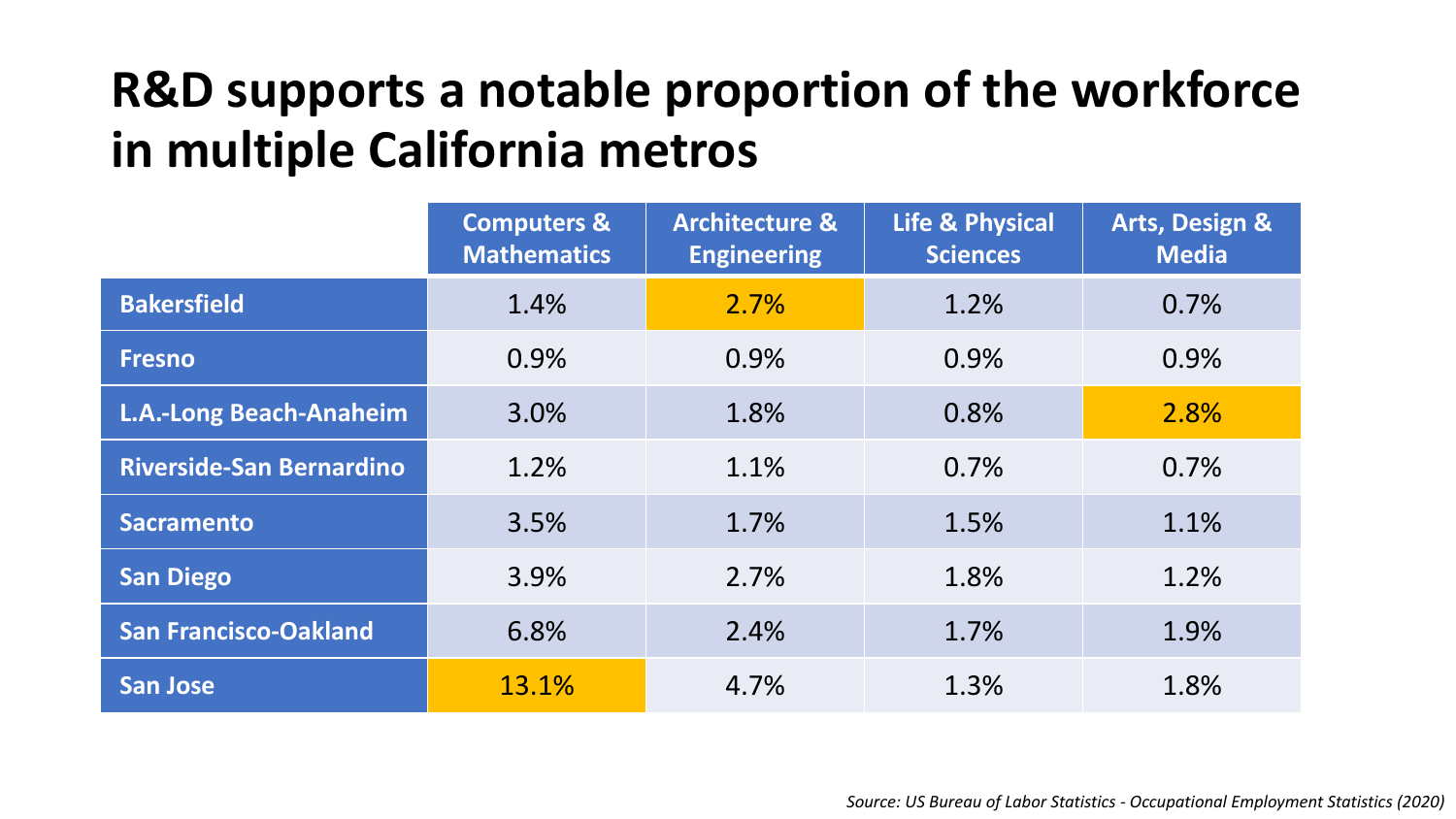### **Many R&D-supported occupations are growing fast Projected Job Growth by Metro Area: 2018 to 2028**

|                     | <b>Fastest-Growing Occupations</b>      | Pct. Change | <b>Median Wage</b> |
|---------------------|-----------------------------------------|-------------|--------------------|
| Anaheim-            | <b>Occupational Therapy Assistants</b>  | $+52.0%$    | \$75,190           |
| <b>Santa Ana</b>    | <b>Information Security Analysts</b>    | $+31.2%$    | n/a                |
| <b>Bakersfield</b>  | <b>Solar Photovoltaic Installers</b>    | $+65.2%$    | \$41,948           |
|                     | <b>Wind Turbine Service Technicians</b> | +58.3%      | \$60,782           |
| <b>Fresno</b>       | <b>Nurse Practitioners</b>              | $+64.3%$    | \$134,270          |
| <b>Los Angeles-</b> | <b>Personal Care Aides</b>              | $+46.3%$    | n/a                |
| <b>Long Beach</b>   | <b>Statisticians</b>                    | $+37.4%$    | \$96,582           |
| <b>Oakland</b>      | <b>Nurse Practitioners</b>              | $+45.0%$    | \$136,841          |
|                     | <b>Software Developers</b>              | $+36.1%$    | n/a                |

*Employment projections are developed using models based on historical data through 2018; all input data precede the COVID-19 pandemic. Source: California Employment Development Department – Employment Projections (April 2021)*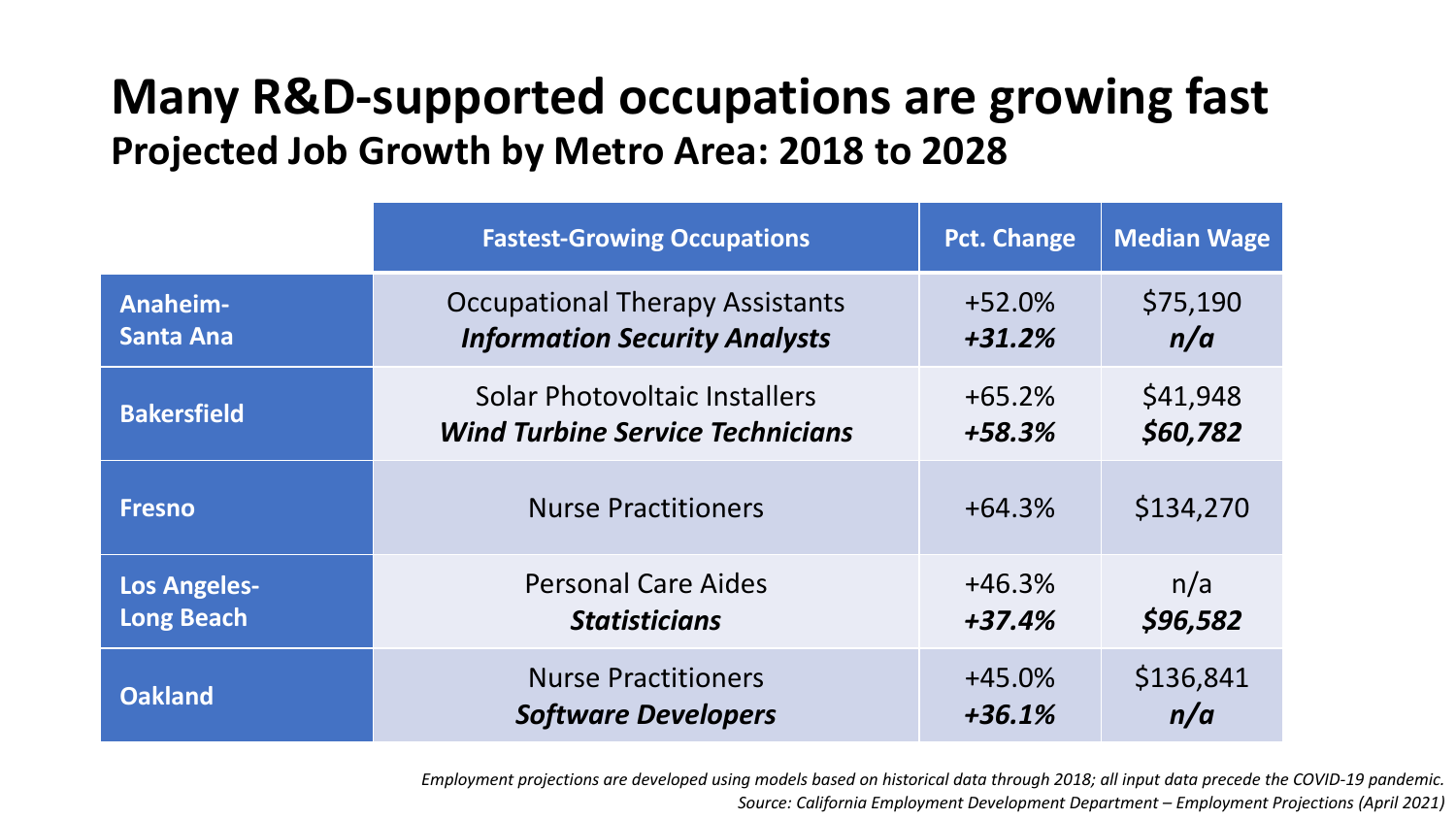### **Many R&D-supported occupations are growing fast Projected Job Growth by Metro Area: 2018 to 2028**

|                       | <b>Fastest-Growing Occupations</b>    | <b>Pct. Change</b> | <b>Median Wage</b> |
|-----------------------|---------------------------------------|--------------------|--------------------|
| <b>Riverside-</b>     | <b>Machine Feeders and Offbearers</b> | $+46.0\%$          | \$32,923           |
| <b>San Bernardino</b> | <b>Software Developers</b>            | $+29.9%$           | n/a                |
| <b>Sacramento</b>     | <b>Physician Assistants</b>           | $+36.1%$           | \$125,144          |
|                       | <b>Operations Research Analysts</b>   | $+27.5%$           | \$77,977           |
| <b>San Diego</b>      | <b>Nurse Practitioners</b>            | $+68.7%$           | \$125,209          |
|                       | <b>Statisticians</b>                  | $+43.2%$           | \$111,021          |
| <b>San Francisco</b>  | <b>Health Specialties Teachers</b>    | $+49.1%$           | \$198,189          |
| <b>San Jose</b>       | <b>Statisticians</b>                  | $+39.5%$           | \$113,861          |

*Employment projections are developed using models based on historical data through 2018; all input data precede the COVID-19 pandemic. Source: California Employment Development Department – Employment Projections (April 2021)*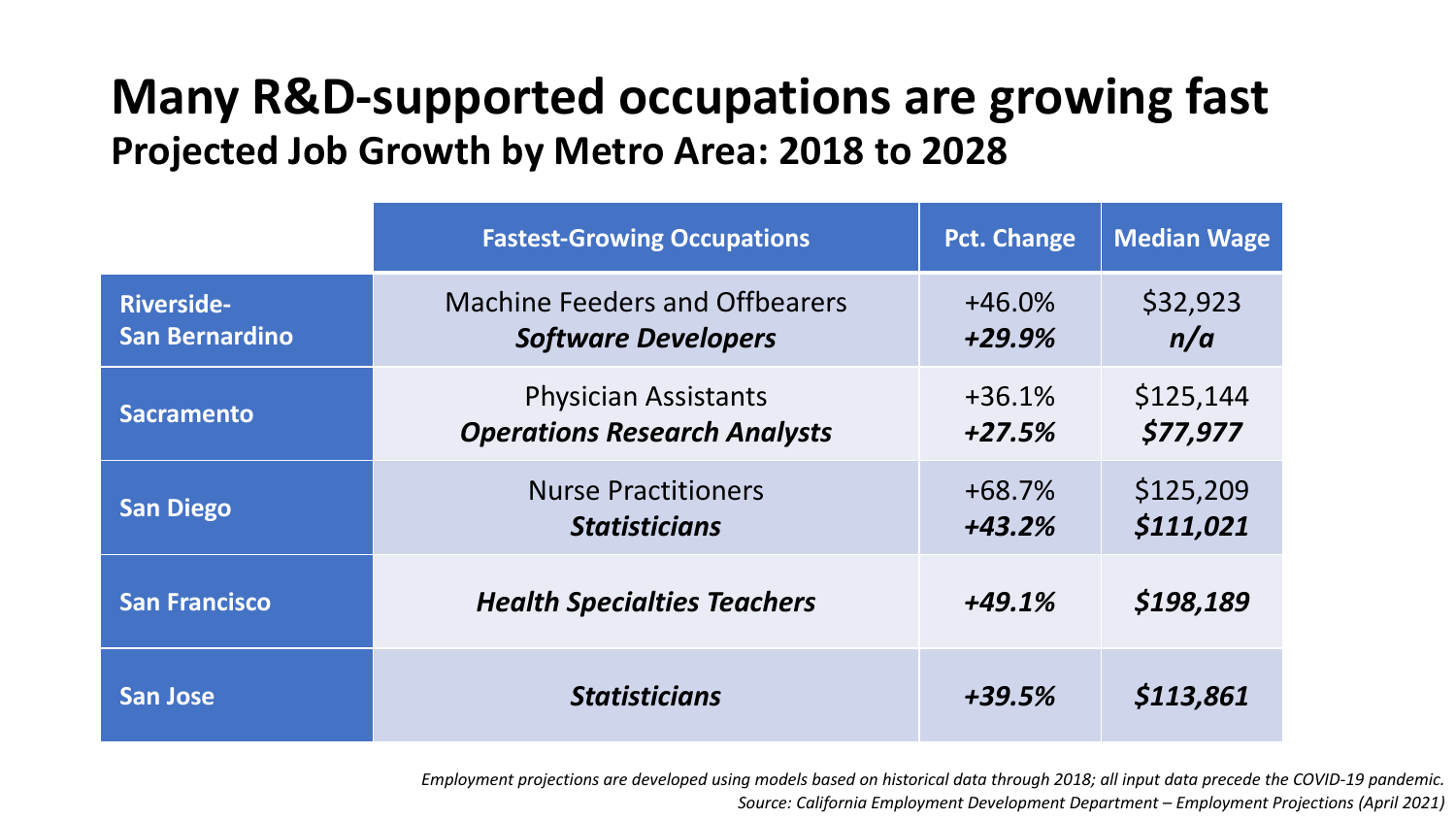### **R&D supports higher wages among fast-growing jobs California Projected Job Growth: Q2 2020 to Q2 2022**

|                                                     | <b>Pct. Change</b> | <b>Median Wage</b> |                                                   | <b>Pct. Change</b> | <b>Median Wage</b> |
|-----------------------------------------------------|--------------------|--------------------|---------------------------------------------------|--------------------|--------------------|
| <b>Food Preparation</b><br>and Serving              | $+29.7%$           | \$28,018           | <b>Farming, Fishing &amp;</b><br><b>Forestry</b>  | $+11.1%$           | \$26,475           |
| <b>Personal Care</b><br>and Service                 | $+15.9%$           | \$30,408           | <b>Construction</b><br>and Extraction             | $+10.9%$           | \$58,399           |
| <b>Healthcare Support</b>                           | $+15.4%$           | \$29,779           | <b>Management</b>                                 | $+10.1%$           | \$124,283          |
| <b>Sales</b>                                        | $+14.9%$           | \$34,374           | Installation,<br><b>Maintenance &amp; Repair</b>  | $+10.0\%$          | \$52,758           |
| <b>Transportation and</b><br><b>Material Moving</b> | $+14.6%$           | \$34,260           | <b>Building and Grounds</b><br><b>Maintenance</b> | $+9.8%$            | \$33,590           |
| <b>Arts, Design</b><br>& Media                      | $+13.2%$           | \$62,666           | <b>Computers and</b><br><b>Mathematics</b>        | $+9.5%$            | \$109,142          |

*Employment projections are based on data from the US Bureau of Labor Statistics (CES, QCEW, and OES). Source: California Employment Development Department (March 2021)*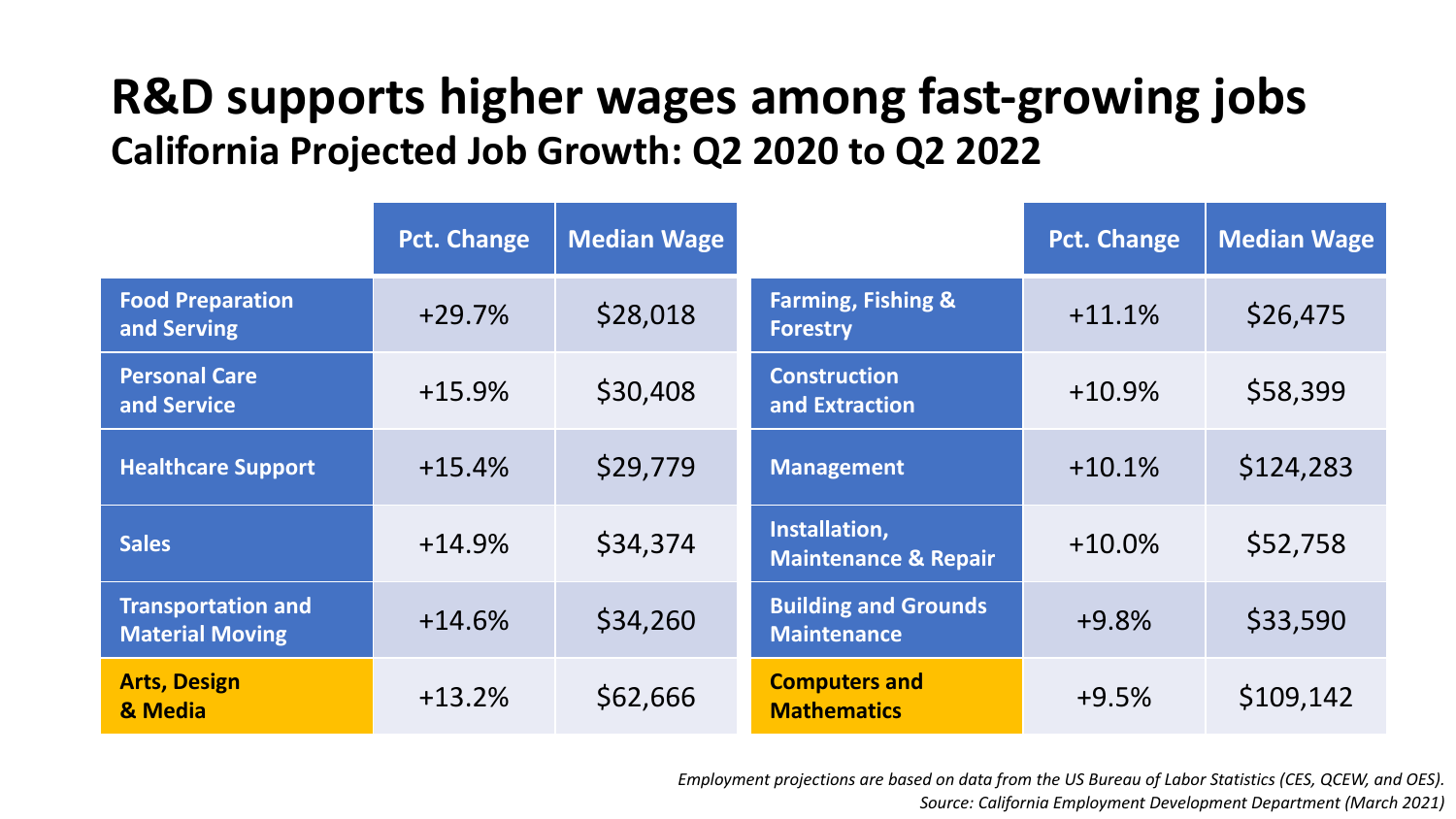## **Where does California go from here?** *Reconsidering the R&D Tax Credit*

#### • **Sustaining Business R&D Spending in California**

- Evidence that incentives have been a key component of supporting business R&D
- R&D spending has supported high-tech business formation and high-wage job creation
- Spending has also generated job creation in occupations that require fewer credentials as well as in non-tech-intensive industries

#### • **R&D Policy Requires a Long-Term Outlook**

- Companies favor a more predictable policy environment; changes to tax credit in 2020 were approved during a period of significant uncertainty
- Research spending relies on longer-term planning, so any activities relocated outside California may take longer to return (if they return at all)